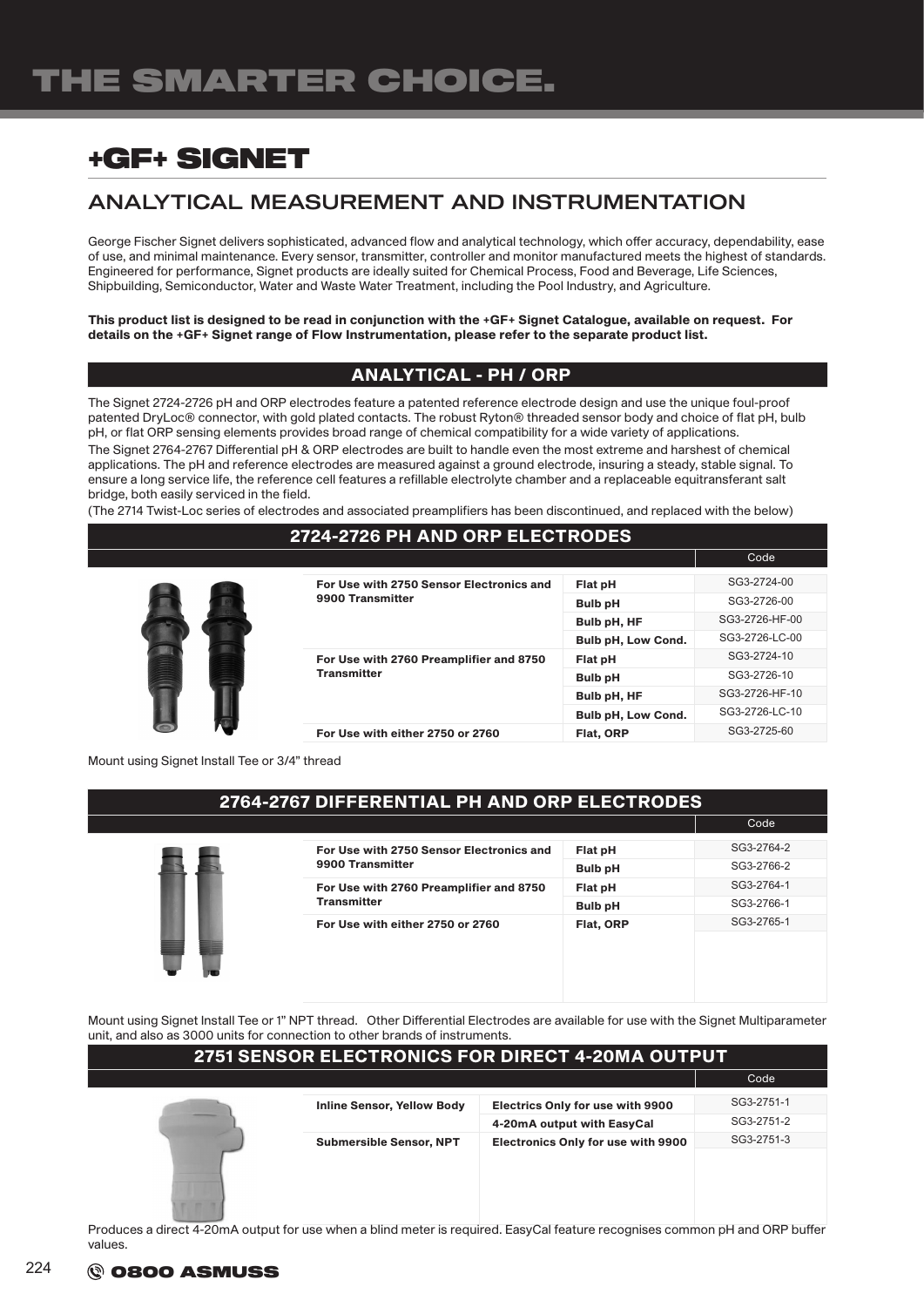

## ANALYTICAL MEASUREMENT AND INSTRUMENTATION

### ANALYTICAL - pH / ORP

Signet pH and ORP electrodes can be used with a sensor electronics unit as a stand alone "blind" instrument with 4-20mA output, or combine with the +GF+ Signet 9900 Transmitter for local display and various output and control functions.

### 9900 MULTI-INSTRUMENT TRANSMITTER

|                                             |                          |                            | Code         |
|---------------------------------------------|--------------------------|----------------------------|--------------|
|                                             | <b>Field Mount</b>       |                            | SG3-9900-1   |
|                                             |                          |                            |              |
| $+GF$<br>$+GF$                              | <b>Panel Mount</b>       |                            | SG3-9900-1P  |
| <b>DDDDG</b><br><b>DODG</b><br>FLCH<br>FLOW |                          |                            |              |
|                                             | <b>Optional Extras</b>   | <b>Relay Module</b>        | SG3-9900.393 |
|                                             |                          | <b>Conductivity Module</b> | SG3-9900.394 |
|                                             | 8050 Universal Mount Kit |                            | SG3-8050     |
|                                             |                          |                            |              |
|                                             |                          |                            |              |

"At a glance visibility" due to extra large characters and a digital bar graph from an auto-sensing backlit LCD display. Single sensor input compatible with signals from all GF Signet Flow, pH/ORP, Conductivity, Salinity,

Pressure or Temperature sensors as well as any non-GF Signet sensors that outputs a 4-20mA signal (requires GF Signet 8058 signal convertor). One permanent and one resettable totaliser, LED relay or warning indicators.

Analogue (4 – 20MA) and open collector with user selectable pulse units output.

Relay module is an optional extra and can be retrofitted (Panel version only). Panel or field mount versions available. Requires 12 to 32VDC power supply.

Universal Mount Kit is used to mount a field mount transmitter onto a pipe, wall, or other flat surface.

| pH / ORP CALIBRATION AND MAINTENANCE SOLUTIONS |                                     |                                       |                                          |           |
|------------------------------------------------|-------------------------------------|---------------------------------------|------------------------------------------|-----------|
|                                                | Code                                |                                       |                                          | Code      |
| <b>Buffer Solutions</b>                        | SG3-0700.390<br><b>Replacements</b> |                                       | <b>Replacement Salt</b><br><b>Bridge</b> | 3864-0001 |
|                                                |                                     | for Differential<br><b>Electrodes</b> |                                          |           |
|                                                |                                     |                                       | <b>Replacement</b>                       | 3864-0002 |
|                                                |                                     |                                       | Electrolyte<br>Solution, 500mls          |           |

The mV output from the pH electrode is created by the interaction between the electrode and the fluid. The electrode contains a gel that depletes over time, so the instrument must be readjusted periodically to maintain system accuracy.

The Signet pH buffers are ideal for routine calibration requirements.

For ease of transportation, pH buffer kits are available in powder form. 1 kit provides enough to make 50mls of 4,7, and 10pH buffer solution.

Signet Differential pH and ORP electrodes can be used in more aggressive applications, and can be maintained to improve their service life before replacement becomes necessary.

If readings become inaccurate by more than 50mV it is recommended to replace the electrolyte solution. If readings start to slowly drift, or respond slowly, then the salt bridge should be replaced.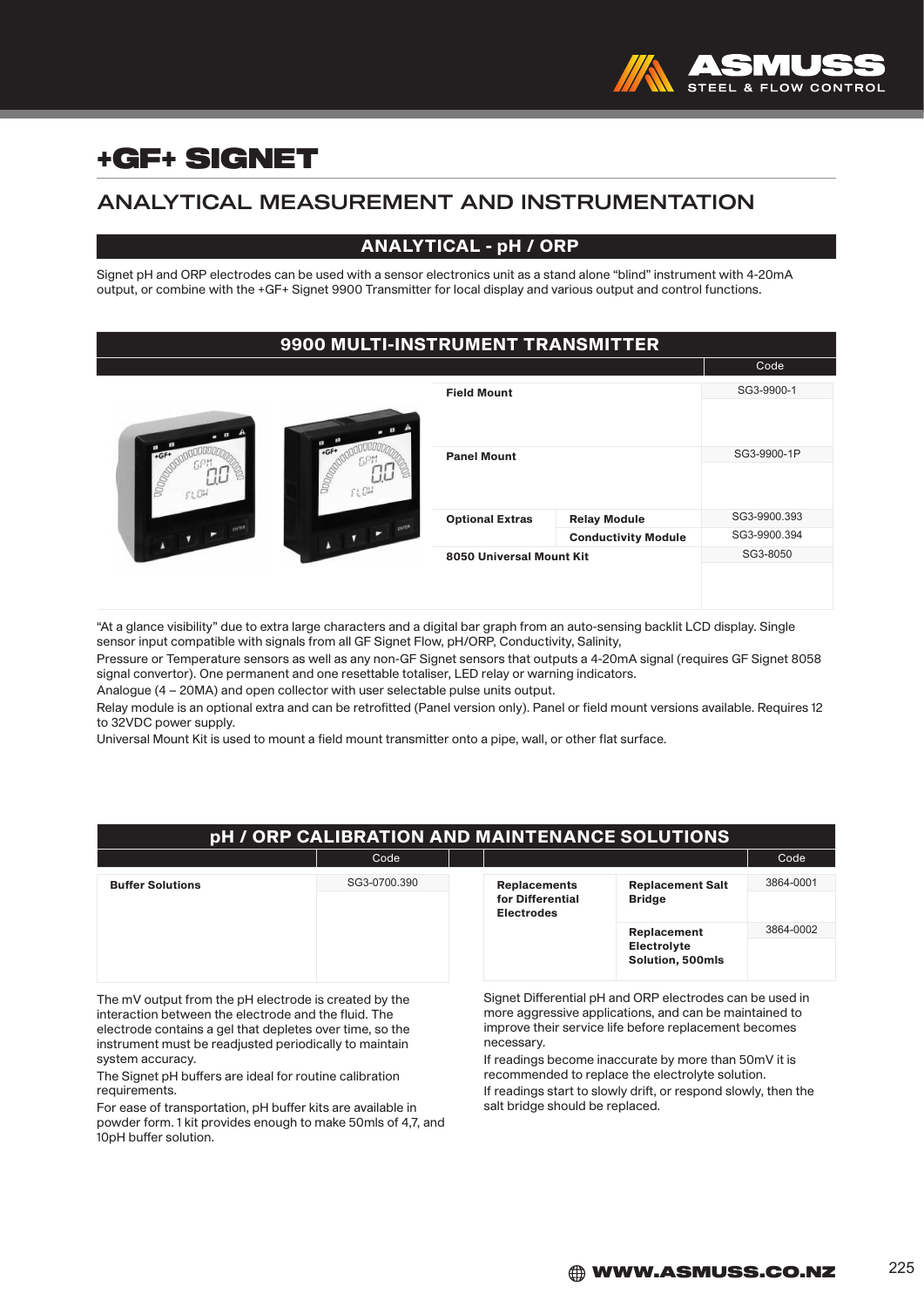## ANALYTICAL MEASUREMENT AND INSTRUMENTATION

### **2751 Product Selection Guide**